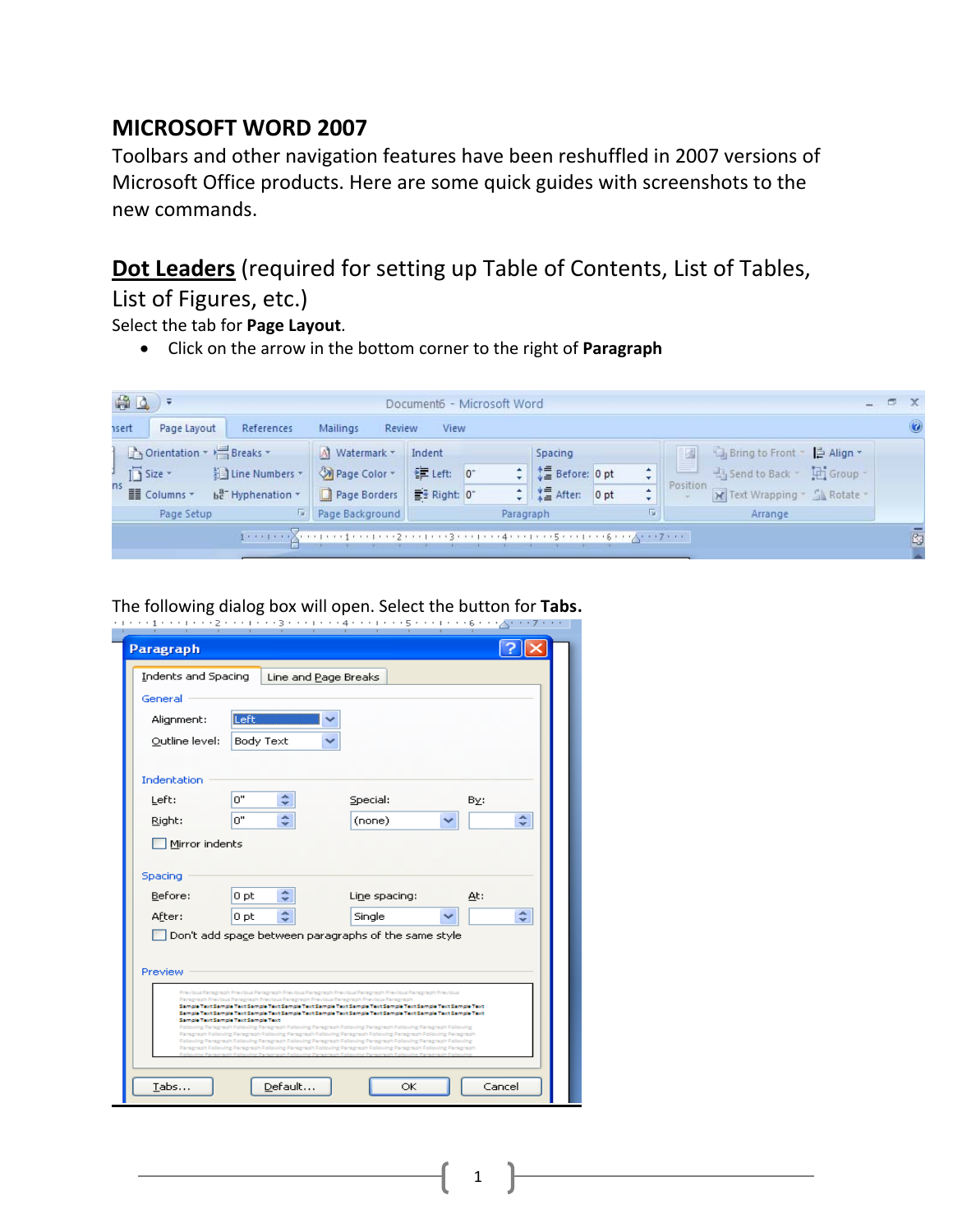In the dialog box for the **Tabs**:

- 1. Select **Clear All**.
- **2.** Type **0** in the **Default Tab Stops** window, and **6** in the **Tab Stop Position**.
- **3.** Set the **Alignment** to **Right**.
- 4. Choose **Option 2** under **Leader**.
- 5. Click **OK**.

Below is the **Tabs Dialog Box**:

| <b>Tabs</b>                                  |                          |
|----------------------------------------------|--------------------------|
| Tab stop position:                           | Default tab stops:       |
| 6                                            | ۸<br>0<br>÷              |
|                                              | Tab stops to be cleared: |
| Alignment                                    |                          |
| $\supseteq$ Center<br>⊙Left                  | ⊙ Right                  |
| ◯ <u>D</u> ecimal<br>⊃ <u>B</u> ar           |                          |
| Leader                                       |                          |
| ⊙⊵……]<br>$\bigcirc$ 1 None<br>O <sub>1</sub> |                          |
| Set                                          | Clear All<br>Clear       |
|                                              | Cancel<br>ОК             |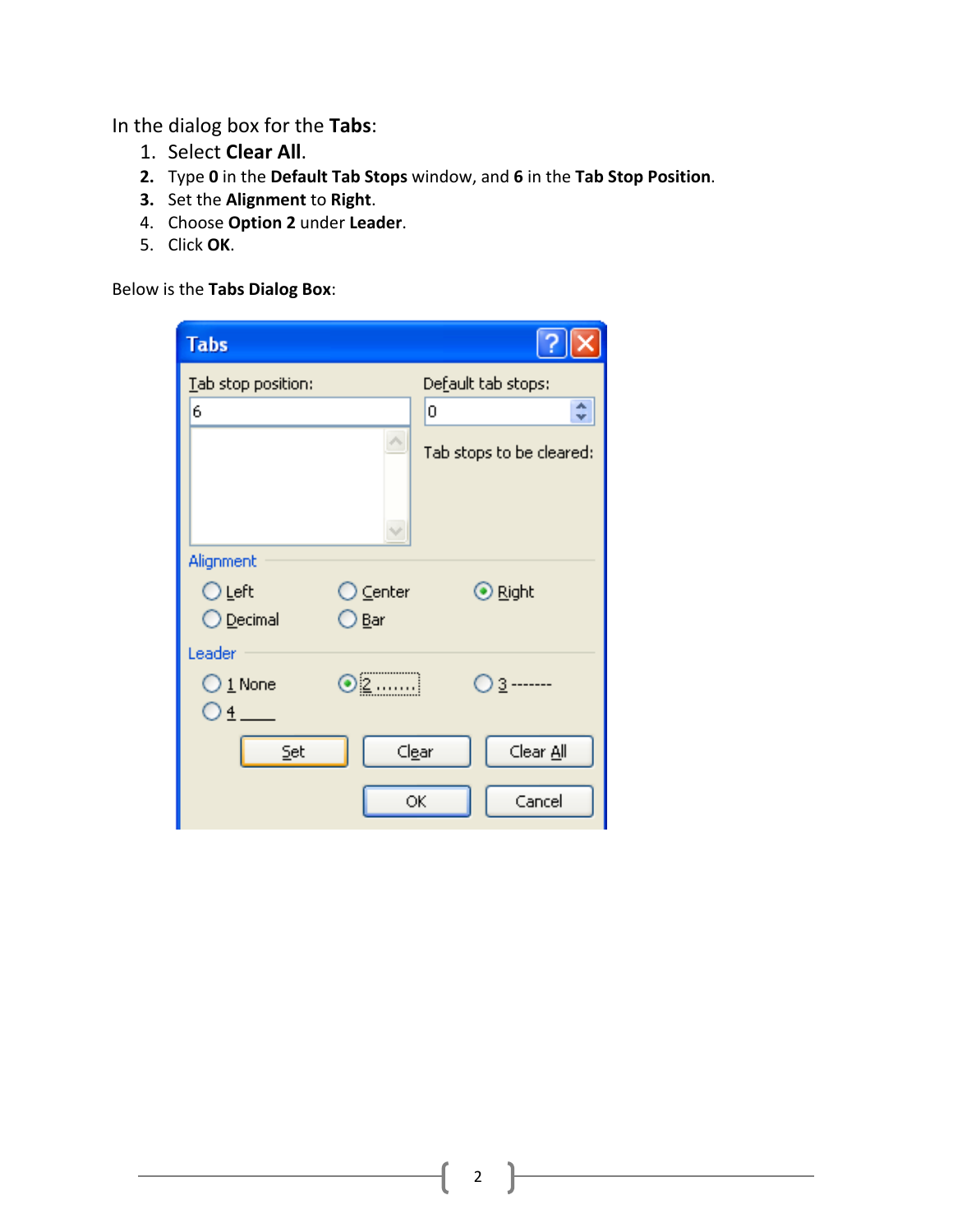**Page Orientation** (useful if you have a large table or figure)

In MS Word 2007, the command for changing the orientation of the page is available from the **Page Layout** tab on the top toolbar:

• Click on the drop‐down menu to the right of **Orientation** and select **Landscape**.

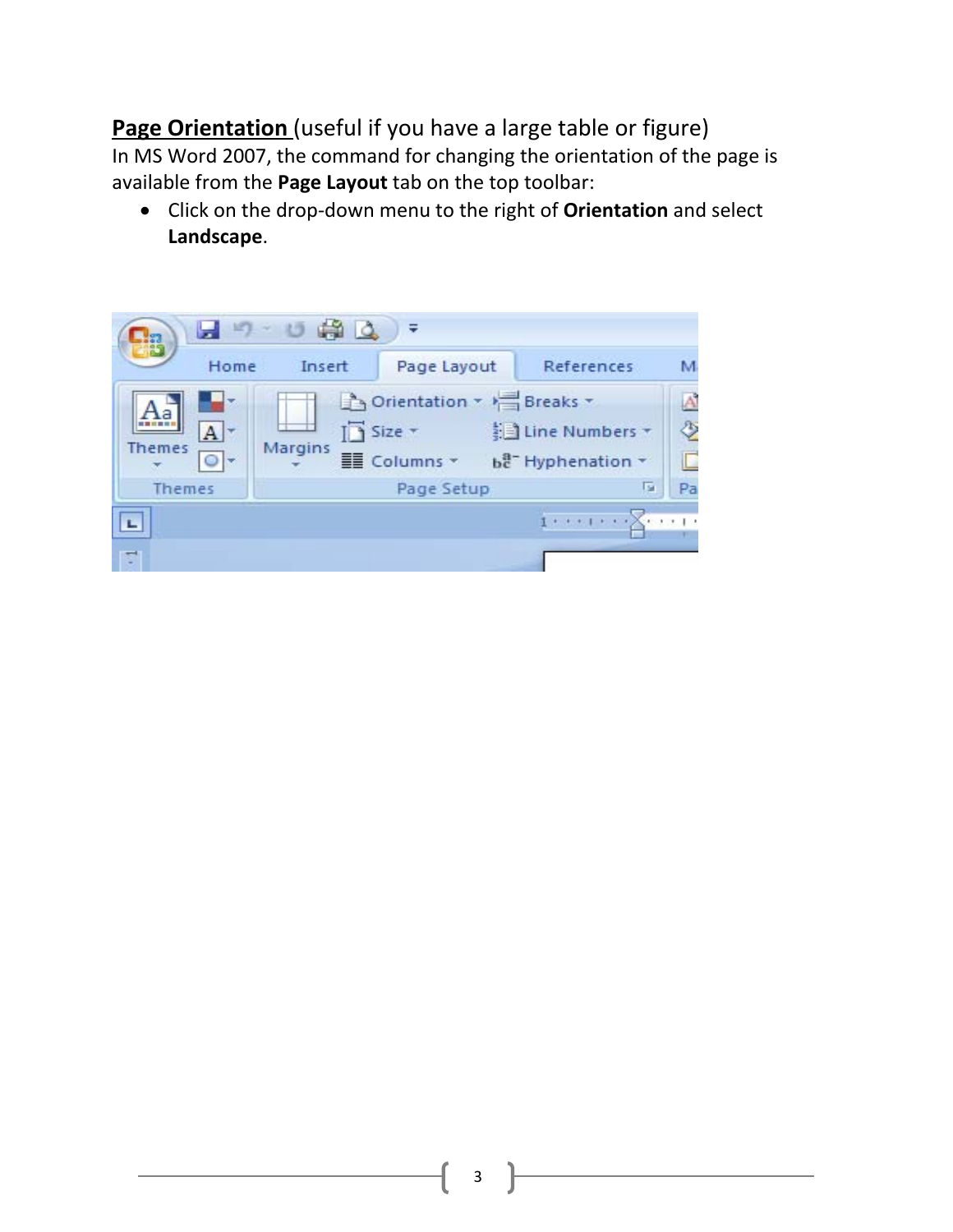**Section Break** (should be inserted before and after any changes in format—page orientation, page numbers, etc.)

Select the **Page Layout** tab on the top toolbar (see screenshot above).

• Click on the drop‐down menu to the right of **Breaks** and select **Section Breaks** > **Next Page**.

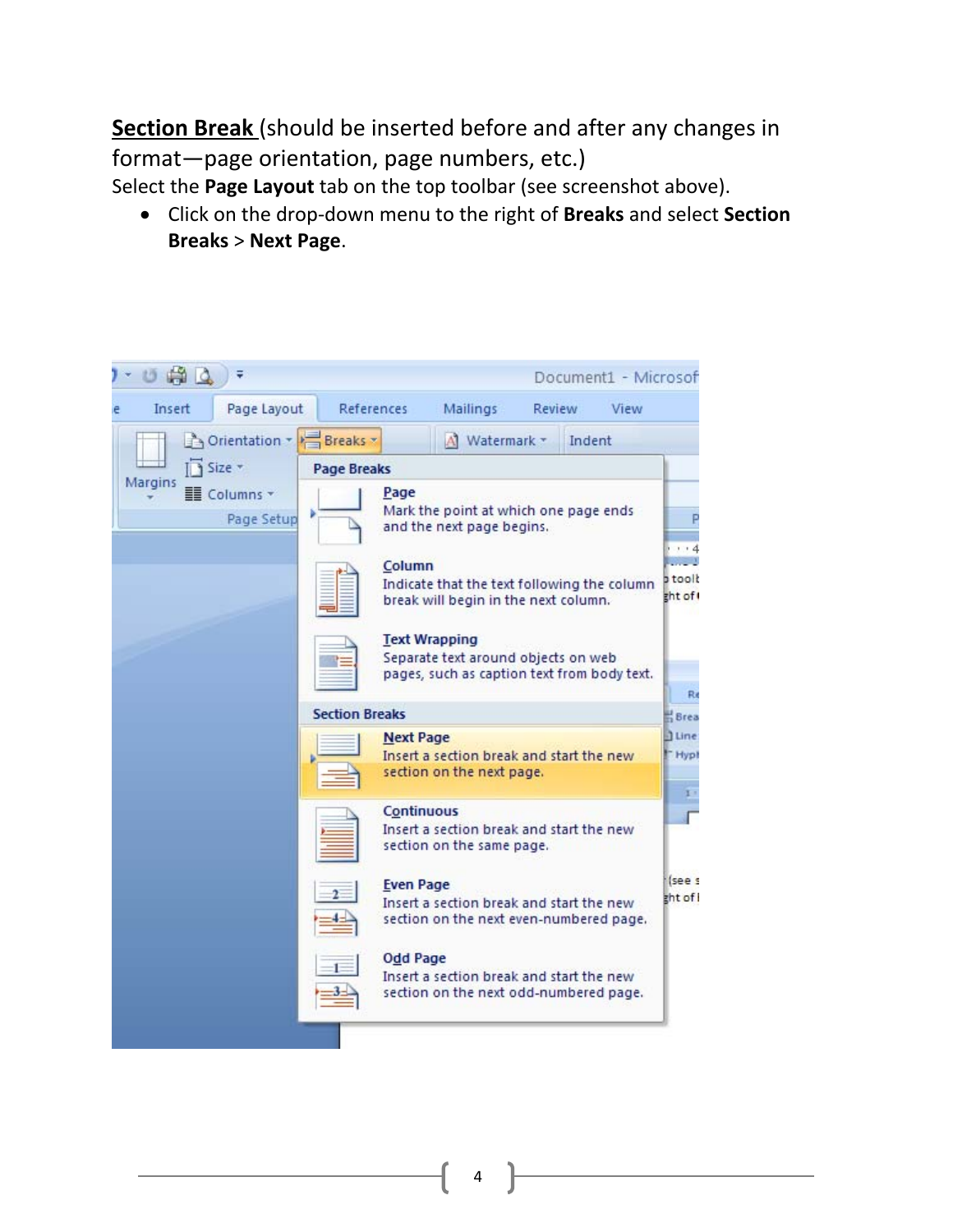## **Inserting and Formatting Page Numbers**

Select the tab for **Insert** on the top toolbar.

• Click on the drop‐down menu to the right of **Page Number**